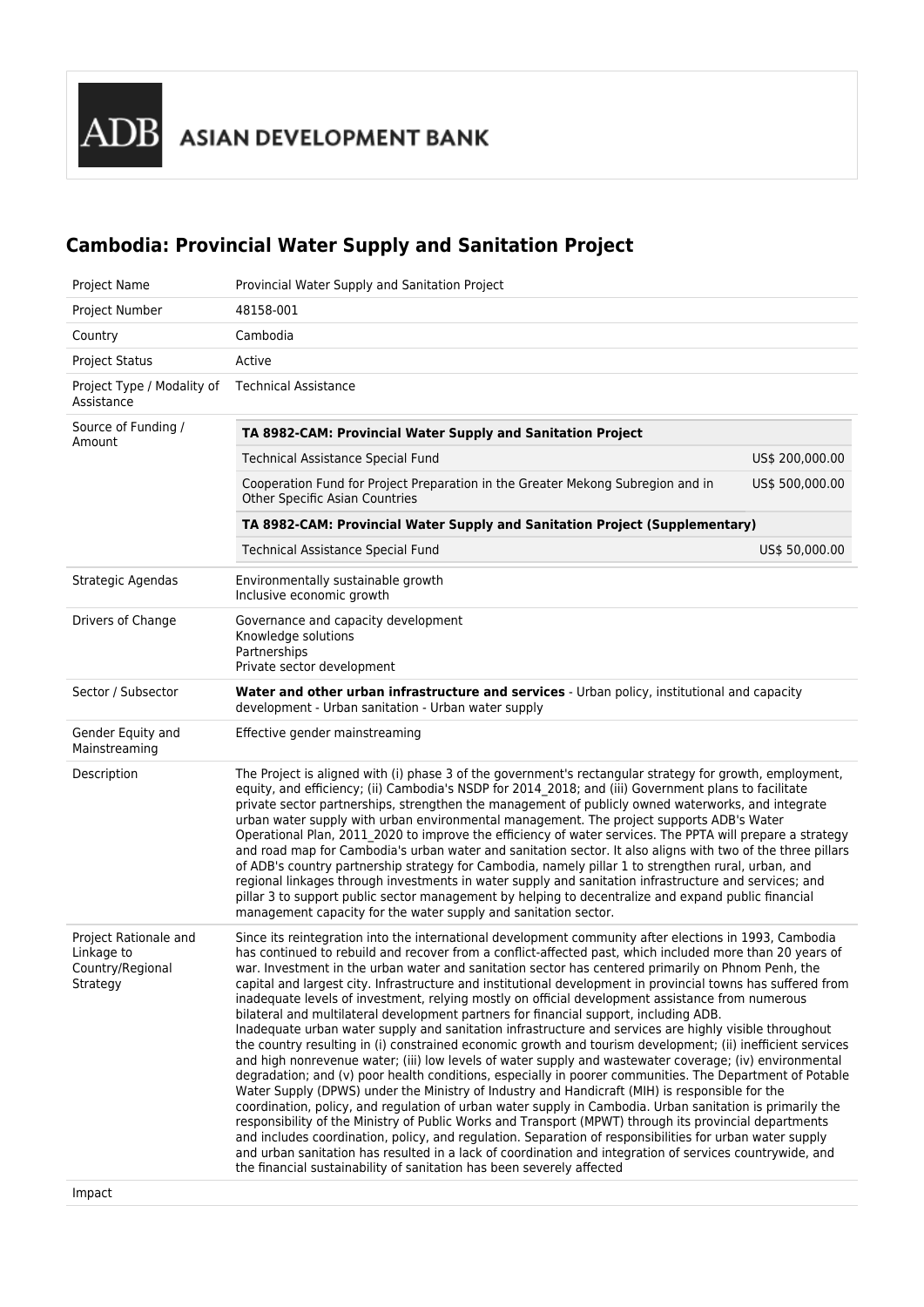### **Project Outcome**

Description of Outcome Progress Toward Outcome **Implementation Progress** Description of Project Outputs Status of Implementation Progress (Outputs, Activities, and Issues) Geographical Location

## **Summary of Environmental and Social Aspects**

| <b>Environmental Aspects</b>                                      |  |
|-------------------------------------------------------------------|--|
| Involuntary Resettlement                                          |  |
| Indigenous Peoples                                                |  |
| <b>Stakeholder Communication, Participation, and Consultation</b> |  |
| During Project Design                                             |  |
| During Project Implementation                                     |  |

### **Business Opportunities**

| Consulting<br>Services | All consultants will be engaged through a firm(s). The TA will require 4 positions and 16 person-months of<br>international consulting services and 10 positions and 50 person-months of national consulting services. ADB/CDIA<br>will select and engage consultants according to ADB's Guidelines on Use of Consultants (2013, as amended from<br>time to time) and other arrangements satisfactory to ADB for the selection and engagement of national<br>consultants. The quality and cost-based selection method, using the quality cost ratio of 90:10 will be followed,<br>since a high degree of technical quality is required. Short-technical proposals will be required. |
|------------------------|-------------------------------------------------------------------------------------------------------------------------------------------------------------------------------------------------------------------------------------------------------------------------------------------------------------------------------------------------------------------------------------------------------------------------------------------------------------------------------------------------------------------------------------------------------------------------------------------------------------------------------------------------------------------------------------|
| Procurement            | Disbursements under the TA will be done in accordance with the ADB's Technical Assistance Disbursement<br>Handbook (May 2010, amended from time to time). The consultants may procure equipment through shopping<br>according to ADB's Procurement Guidelines (2015, amended from time to time. The equipment procured will be<br>transferred to the project management unit upon completion of the TA.                                                                                                                                                                                                                                                                             |

#### **Responsible Staff**

| Responsible ADB Officer    | White, Michael E.                                                                                                                                                                                                                          |
|----------------------------|--------------------------------------------------------------------------------------------------------------------------------------------------------------------------------------------------------------------------------------------|
| Responsible ADB Department | Southeast Asia Department                                                                                                                                                                                                                  |
| Responsible ADB Division   | Urban Development and Water Division, SERD                                                                                                                                                                                                 |
| <b>Executing Agencies</b>  | Ministry of Industry and Handicraft<br>No. 45 Preah Norodom Blvd(41), 12005<br>Phnom Penh, Cambodia<br>Ministry of Public Works and Transport<br>4th Floor Eastern Building<br>Corner Norodom Boulevard Street 106<br>Phnom Penh, Cambodia |

## **Timetable**

| <b>Concept Clearance</b>   | $\overline{\phantom{a}}$ |
|----------------------------|--------------------------|
| Fact Finding               | $\overline{\phantom{a}}$ |
| MRM                        | $\blacksquare$           |
| Approval                   | 28 Oct 2015              |
| <b>Last Review Mission</b> | -                        |
| Last PDS Update            | 04 Nov 2015              |
|                            |                          |

## **TA 8982-CAM**